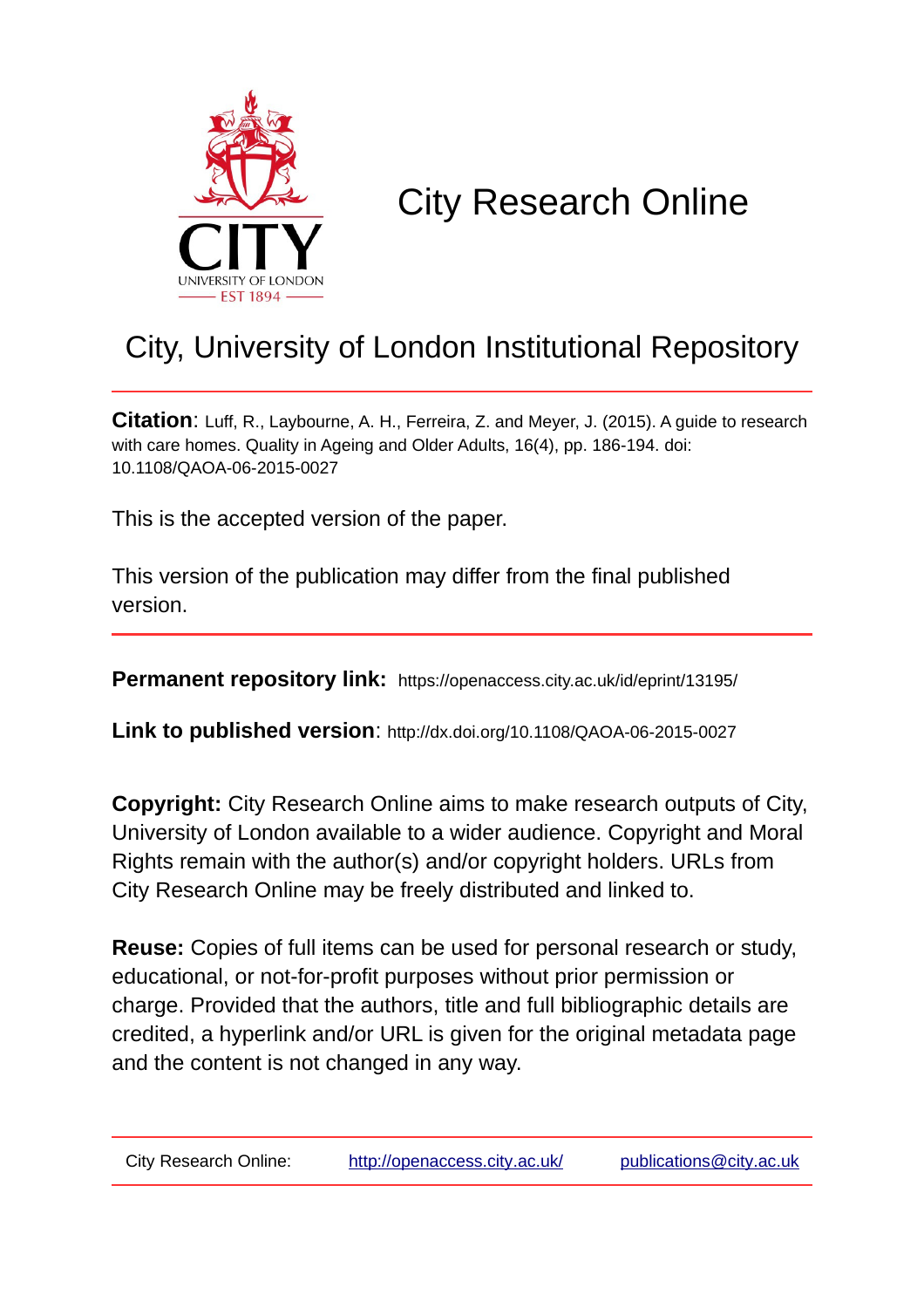

### QUERY FORM

| <b>JOURNAL:</b>         | <b>Quality in Ageing and Older Adults</b>                                                                                                                                                                                                                             |
|-------------------------|-----------------------------------------------------------------------------------------------------------------------------------------------------------------------------------------------------------------------------------------------------------------------|
| <b>VOL/ISSUE NO:</b>    | 16/4                                                                                                                                                                                                                                                                  |
| <b>ARTICLE NO:</b>      | 575895                                                                                                                                                                                                                                                                |
| <b>ARTICLE TITLE:</b>   | A guide to research with care homes                                                                                                                                                                                                                                   |
| <b>AUTHORS:</b>         | Rebekah Luff,, Anne Laybourne, , Zara Ferreira, and Julienne Meyer                                                                                                                                                                                                    |
| <b>Note to Editors:</b> | The queries listed in the table below are for the Author. Please ignore<br>these queries.                                                                                                                                                                             |
| <b>Note to Authors:</b> | During the production of your article we came across the following<br>queries listed in the table below. Please review the queries and insert<br>your reply or correction at the corresponding line in the PDF proof of<br>the article which follows this query page. |

| No. | Queries                                                                                                                                                                                                   |
|-----|-----------------------------------------------------------------------------------------------------------------------------------------------------------------------------------------------------------|
| Q1  | Please provide the page range in references: Davies et al. (2009), Dewing (2009), Froggart et al. (2009).                                                                                                 |
| Q2  | Please provide the issue number and page range in references: Davies et al. (2014), Fleming et al.<br>(2008), Gordon et al. (2012), Hall et al. (2009), Robbins et al. (2013).                            |
| Q3  | Please confirm the change of editor names from "K, F., S, D. & J, M." to "Froggatt, K., Davies, S. and<br>Meyer, J."                                                                                      |
| Q4  | Please provide the issue number in references: Eyers et al. (2012), Hussein and Manthorpe (2012),<br>Katz (2011), Livingston et al. (2012), Luff (2010), Luff et al. (2011), Skene (2009), Wilson (2011). |
| Q5  | Please confirm the change of editor names from "K, F., S, D. & J, M." to "Froggatt, K., Davies, S. &<br>Meyer, J." in reference: Froggart et al. (2009)                                                   |
| Q6  | Please provide the further publication details in reference: The Mental Capacity Act (2005)                                                                                                               |
| Q7  | Please update appropriate wording for "Appendix 2" which is appearing in text.                                                                                                                            |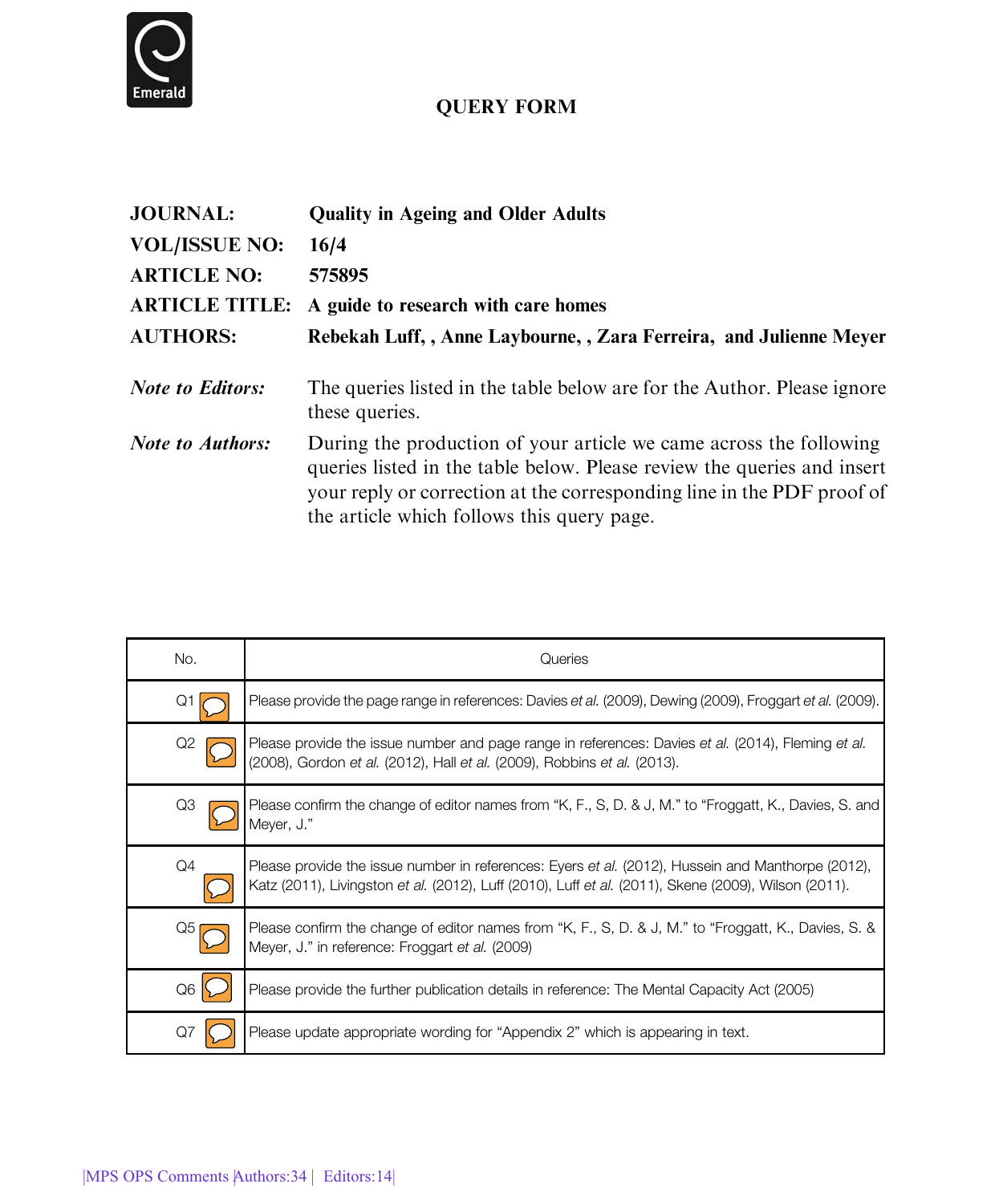## A guide to research with care homes

Rebekah Luff, Anne Laybourne, Zara Ferreira and Julienne Meyer

Dr Rebekah Luff is based at University of Southampton, Southampton, UK. Dr Anne Laybourne, Dr Zara Ferreira and Professor Julienne Meyer, all based at City University London, London, UK.

#### **Abstract**

**Purpose** – A growing older population with complex care needs, including dementia, are living in care homes. It is important to support researchers in conducting ethical and appropriate work in this complex research environment. The purpose of this paper is to discuss key issues in care homes research including examples of best practice. The intention is to inform researchers across disciplines, leading to more sensitive and meaningful care home research practice.

**Design/methodology/approach** – Experienced care homes researchers were invited to provide methodological insights and details not already reported in their publications. These have been analysed, creating key themes and linked to project publications.

Findings - The need for reflexivity was a key finding. In particular, researchers need to: appreciate that the work is complex; see participants as potential research partners; and consider how cognitive and physical frailty of residents, staffing pressures and the unique environments of care homes might impact upon their research. Other challenges include recruitment and consenting people who lack mental capacity.

**Research limitations/implications**  $-$  As the care homes research landscape continues to develop and grow, there still remains limited reflection and discussion of methodological issues with a need for a "safe space" for researchers to discuss challenges.

**Originality/value** – This review is an updated methodological quide for care homes researchers, also highlighting current gaps in the mechanisms for continuing to share best research practice.

Keywords Older people, Frailty, Research, Skills, Workforce, Care homes

Paper type General review

#### Introduction

Older people living in care homes, including those with dementia, have historically been excluded from research (Davies et al., 2014) and, compared to the wider gerontological research field, care homes are also relatively under-researched (Katz, 2011). In response to the paucity of research and the projected increase in numbers of people with dementia in need of residential care, together with the broader focus on integrated care; national mainstream funding bodies have now widened their scope to include social care research. As a result, in the last five years, there has been an increase in the number of research studies taking place within the care home setting, where the workforce is mainly social care (Gordon et al., 2012). The NHS Five Year Forward View (NHS England, 2014), with its emphasis on new models of care and enhanced health in care homes, is likely to lead to even more research. The increased academic interest is clearly welcome and essential, as care homes are places where some of the most vulnerable citizens in society are being cared for. There are four times as many people over 65 in care homes in England, as in hospital beds, at any given time (Oliver et al., 2014). Through research being conducted in care homes, we can learn more about the experiences of those who are frail (including those living with dementia) and come to better understand how to manage complexity at the end stage of life in a setting that little is known about. The research process itself also creates an opportunity for people living, dying, visiting and working in homes to be exposed to a wider range of perspectives and practices and may help them to feel more connected to and valued by their local community.

Received 10 June 2015 Revised 15 September 2015 Accepted 19 September 2015

This work presents independent research commissioned by the NIHR School for Social Care Research. The views expressed are those of the authors and not necessarily those of the School, the Department of Health, NIHR or NHS.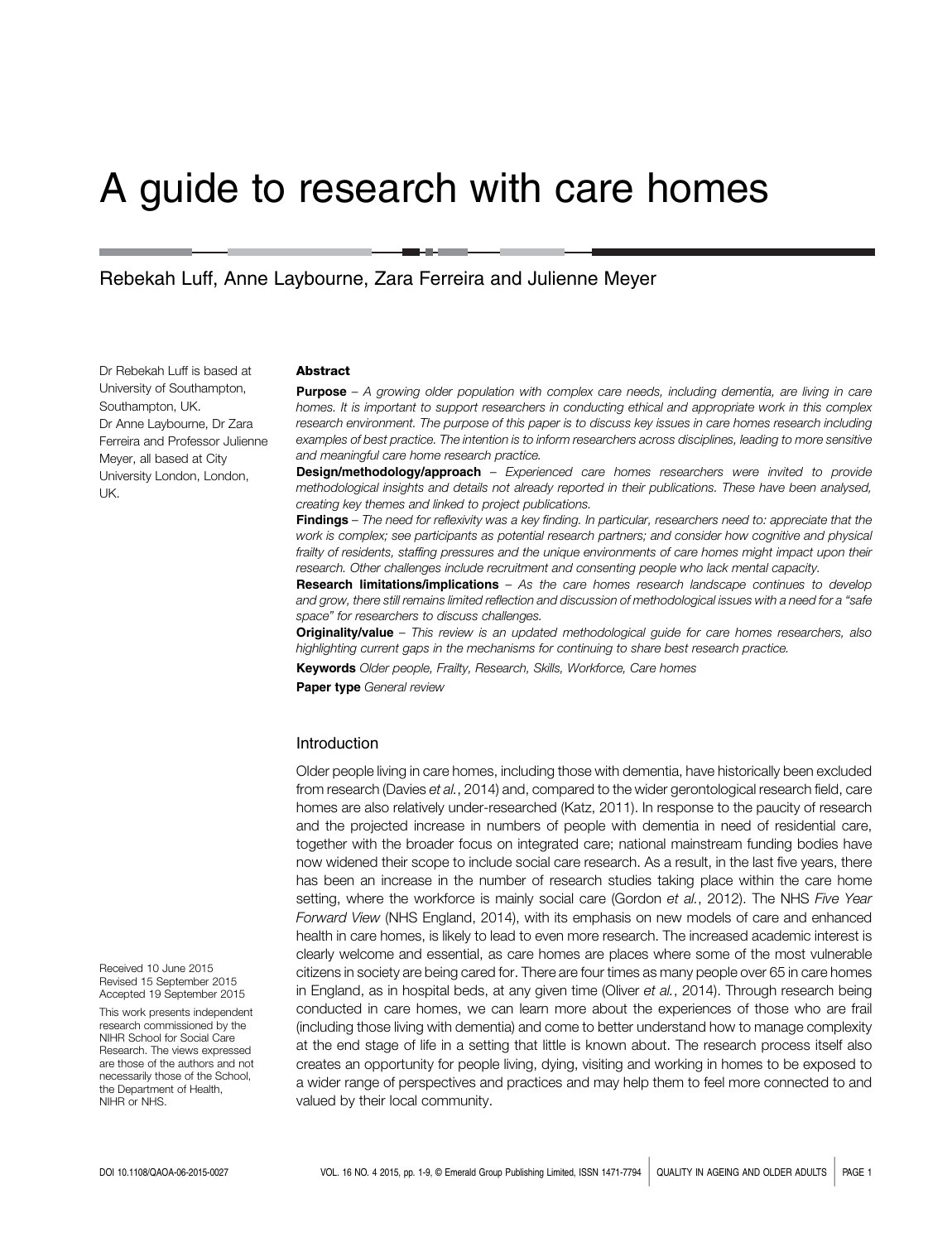Care homes are a unique, complex and heterogeneous environment to research. Broadly, care homes differ substantially in terms of funding and workforce in addition to the diverse population living in them and are run as independent businesses. Approximately 90 per cent of care home provision for older people is supplied by voluntary and for-profit organisations (Allan and Forder, 2012). The workforce is also an important defining factor of care homes, as care work is poorly paid with many staff earning little over the minimum wage (Carr, 2014). Pay and responsibility structures creating a clearly defined career ladder are often absent with little opportunity for individuals to progress within either training or managerial roles or to specialise (Hussein and Manthorpe, 2012). Overwhelmingly, staff in care homes are female and around a fifth originate from outside the UK with large regional variations (Skills for Care, 2015), providing a rich and diverse workforce.

Given the complexity of the setting, it is important that researchers value and respect the work within care homes and appreciate the demands being placed upon them when considering a research project. NIHR felt this unique new frontier of ageing research might present challenges to the inexperienced researcher or to those more experienced researchers new to the setting and commissioned a methods review to share lessons learnt in the field of care home research. Key aspects of the NIHR review are reported in this review and, where available, literature from the research projects involved has been updated. Additionally this paper discusses the future of methodological innovations and developments in care homes and current gaps in the mechanisms for continuing to share best research practice. This paper is timely, as there is a risk that momentum following the original NIHR report will be lost and at this time of fast paced change emphasising the integration of health, social care and housing; it is vital that the research community build on and continue to develop research skills and relationships within care homes.

#### Method

The original NIHR Care Home Methods Review (Luff et al., 2011) had built on previous work (National Care Home Research & Development Forum, 2007; Davies et al., 2009) and was undertaken in collaboration with the National Care Home Research and Development Forum (NCHRD) and My Home Life (MHL) programme [\(www.myhomelife.org.uk](www.myhomelife.org.uk)). The NCHRD Forum provides a platform for researchers and practitioners to network, share information and ideas arising from their work. MHL is a collaborative initiative aimed at promoting quality of life for those who are living, dying, visiting and working in care homes for older people through relationship-centred, evidence-based practice. The NCHRD literature review identified items from the fields of nursing, health, medicine, allied health, social gerontology, social work and psychology. Synthesis of the literature focused upon the experiences of residents, family care-givers and staff in order to identify strategies which practitioners could use to enhance the quality of life in care homes (see Appendix 2 for further details on the methods used in the NCHRD review). The review involved contributions from 57 members of the NCHRD and is a key resource for understanding best practice within care homes. The NIHR Care Homes Methods Review began by looking at these NCHRD papers, together with more recent papers which had involved primary data collection in care homes, to see what the researchers had shared in terms of methodological lessons learnt in this setting. If the methods section was lacking in sufficient detail, items were excluded. Relevant articles were then read in full. While many studies alluded to methodological weaknesses in the study, these were not often detailed and failed to provide future researchers with enough information to avoid repeating mistakes or identify more successful approaches where multiple approaches were used. In general, there was little discussion by authors reflecting on the process of undertaking research in a care home setting. Most journal articles and reports were therefore inadequate for advancing the methodological knowledge-base. In the absence of much being written, the NIHR review took a unique approach and invited researchers and authors to provide methodological details, not present in their publications, about their experience of conducting the research which might be of help to others.

The team went on to take additional evidence from experienced researchers in the NCHRD Forum and MHL network, including contributors to the original NCHRD literature review and also the NCHRD authors of an edited book on research and development in care homes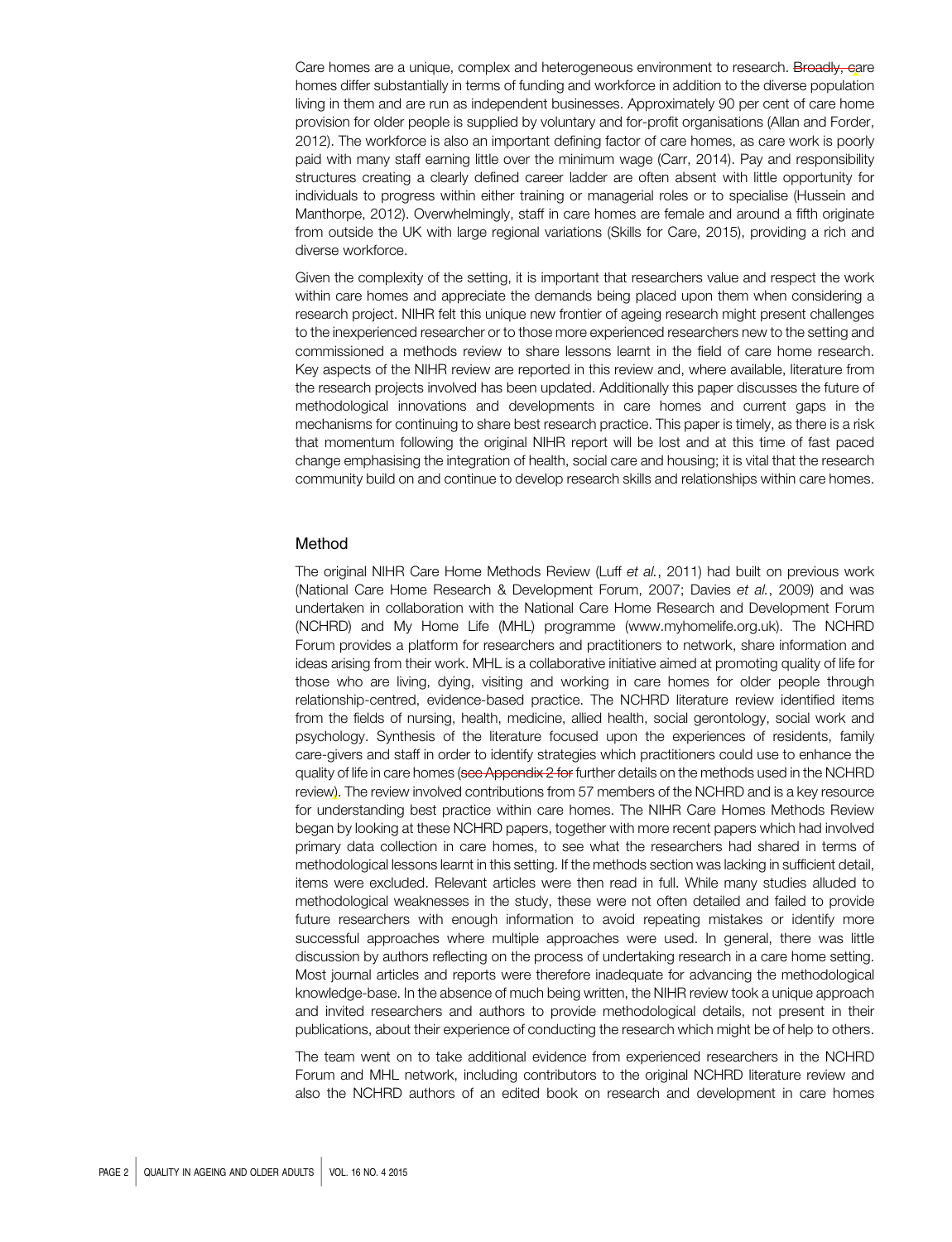(Froggart et al., 2009), about some of the pitfalls they had encountered in engaging with research in this sector. Contributors were asked to provide more detailed methodological information and reflections about their projects, including challenges, obstacles and successes. These were provided in writing; usually via e-mail with permission from authors to use examples or an indication where they would rather issues were highlighted without reference to their specific project. These insights were linked to published research papers where permitted and possible, providing additional information to that in the public sphere. Further calls for contributions were made via MHL, the NCHRD and relevant online mailing lists (including British Society of Gerontology and British Gerontological Association).

The current paper both summarises the original review, providing a useful resource across a range of disciplines, as well as, updating some of the literature. Research projects which were recent or still on-going at the time of the original report have been revisited and peer reviewed articles published from these projects added.

#### Findings and discussion

#### The researcher: experience and ability to be reflexive

Research skills appropriate for care home work include an ability to relate to others, communicate effectively, empathise, make ethical judgments, remain flexible, be patient and importantly, to ensure that the well-being of the residents, relatives and staff are kept central at all times. Skills that enable excellent research in other fields do not guarantee high quality, balanced and compassionate research within a care home, where inter-personal and emotional skills may be as important as an understanding of research methods. The experience, skills and readiness of a researcher to engage in care home settings should be explored at the outset of a given project by researchers or supervisors. Consideration should be given to the researcher's experience of working in a care setting and with vulnerable groups, including people who may have serious physical and/or mental health problems, or disabilities.

That is not to say that those without experience should not undertake research in these environments, but that lack of researcher experience should be acknowledged and adequate time allocated for preparation and support. Even those with a social care or healthcare background can find research in care homes challenging. The Medical Crises in Older People (MCOP) research programme at the University of Nottingham ([http://nottingham.ac.uk/mcop/](http://nottingham.ac.uk/mcop/index.aspx) [index.aspx\)](http://nottingham.ac.uk/mcop/index.aspx) included a care homes work stream (Gladman and Chikura, 2011; Robbins et al., 2013), and whilst the researchers had backgrounds in nursing and medicine they were struck by the swift decline of some residents and the poignancy of collecting data from residents who died during the study. Such complex settings may seem ideally suited to practitioner research, where the researcher has some experience of talking with people in this setting. However, it should not be assumed that practitioner researchers automatically have appropriate skills as these skills could be embedded within a profession or discipline, for example, being particularly medically orientated in communication styles.

Dewing (2009) maintains that researchers should be reflexive at all stages of the research process. Prior to starting, they should take time to think over their views of care homes, residents, relatives and staff and where these views come from. These views could be informed by their own work experience, the media or more personal experiences of a relative moving into a care home. Awareness of these views and any hopes or concerns regarding the research process should be acknowledged. Reflexivity also includes researchers carefully considering how those living, dying, visiting and working in the care homes may view the research and the researcher. An example of good research practice is highlighted by the MCOP study. In preparation for their interviews with care home staff, researchers piloted the interview schedule on each other to increase awareness of their own and colleagues' perspectives, as well as preparing them for interviews with staff, carers and GPs. This reflexive approach, while resource-intensive, encouraged researchers to address assumptions they may have made regarding care home culture and the individuals involved. Ashburner (2005) found a reflexive approach invaluable in her action research within an NHS continuing care unit (similar to a care home setting). Initial mistrust of the researcher on the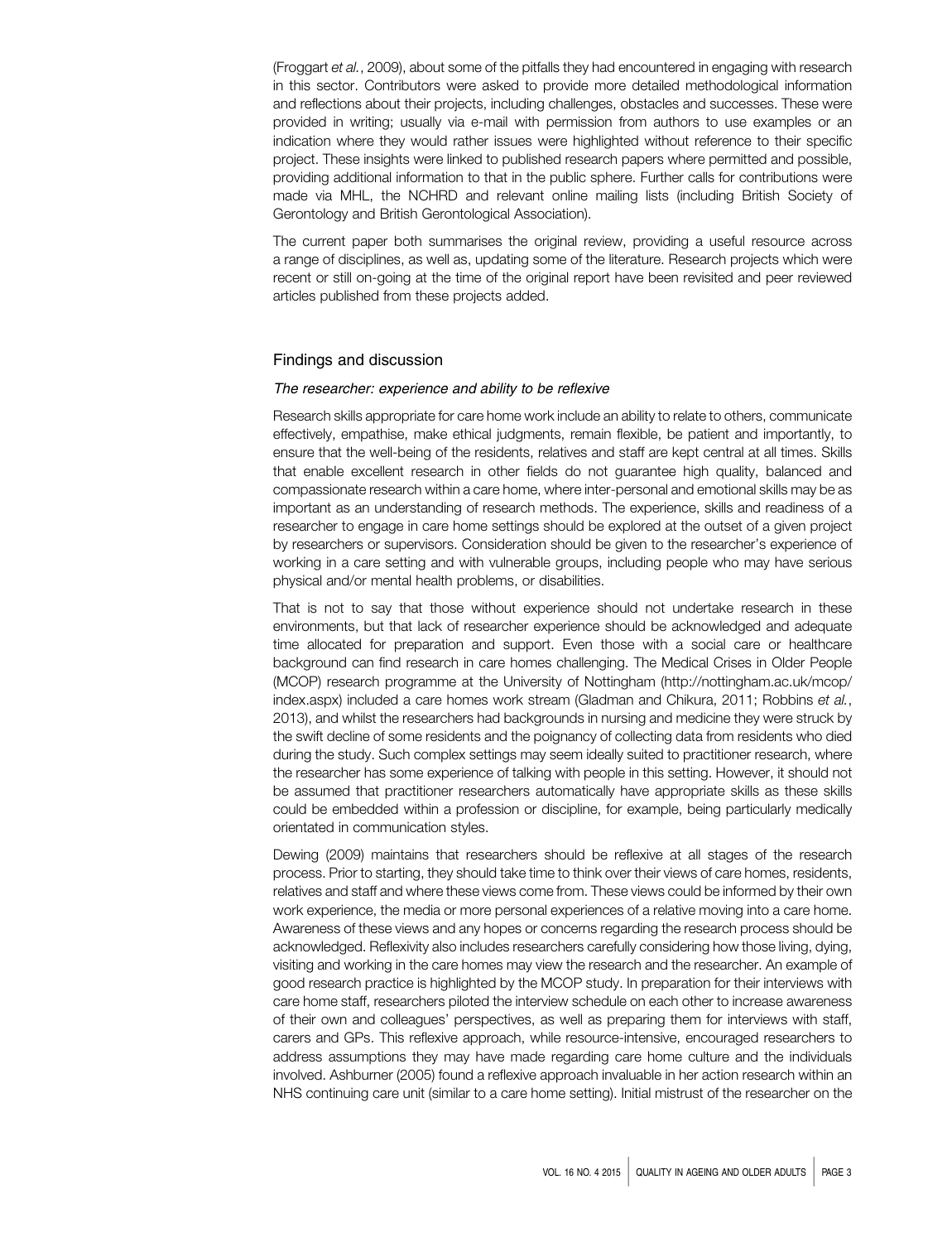part of staff meant that it took two years before changes occurred and Ashburner concluded that there should have been greater clarification of roles, negotiation and airing of misgivings during the first phase of the project. However, by applying reflexivity and psychodynamic theory, Ashburner was able to tolerate hostility from participants in the study, keep them engaged and support positive change, resulting in care being delivered in a more person-centred way and staff enjoying their work more.

Researchers' attitudes influence how they frame their research, how they communicate and respond to residents, staff, managers and family members, and also their emotional reactions to the process of data collecting within care homes. Dewing (2009), in her review of research and development in care homes, found a paucity of literature relating to researchers' awareness of their own attitudes while undertaking research. Furthermore, researchers generally did not reflect on how others saw them and that there were no other accounts of the research experience, for example, by care staff. Since then, little has changed, with one key paper relating to reflexivity (Wilson, 2011), but little consideration is evident within standard publications. It has not been possible to determine if this reflexivity is absent in research projects, or under-reported and not published. Unless reflexivity is the topic of a paper, it is unrealistic that this level of detail be included in most journal articles, although project reports do provide more opportunity.

Related to the reflexivity of a researcher is their contemplation of their own, and others', ageing and disability. Some researchers have kept reflective diaries during the course of their research to capture their own emotional response to the issues raised. This can help them reflect on the impact of their emotion on the research itself and on themselves. Some PhD students have purposefully used their reflective field notes as an additional source of data collection, using "self" as a research instrument (Ashburner, 2005; Holman, 2007; Nicolson, 2009). Holman (2007) used herself as a research instrument to detect the emotions being projected onto her by the participants. By using a participant observation method and comparing findings with issues raised by staff, she was able to compare her emotional experience and the care staff's. To support her in this demanding work, she was part of a work-based discussion group run by a psychodynamic counsellor and so was able to reflect on and process the emotional burden of care and use it as data, rather than feeling overwhelmed by it. Researchers and their managers should ensure that emotional support is available for research staff should they wish it, for example, access to counselling services. This support, its relevance and importance should be made explicit during planning stages, for example, it could be included in funding applications.

#### Time and flexibility

Preparation by researchers and project leaders must not underestimate the time which is needed for care homes and researchers to familiarise themselves with each other. Evans (2007) found preliminary fieldwork undertaken as a visitor to the care homes in her study necessary and extremely useful. It increased her understanding of the home environment and culture, and helped to establish institutional support for the study. Simply allowing for the usual amounts of time in "data collection" is to risk underestimating the complexity of care homes research, and also detracts from the many positive aspects of this type of work, including spending time with, and learning about, the residents, relatives and staff.

Regarding the timing of conducting research in care homes, it is the researcher who needs to be as flexible with their time as possible, rather than the home. For example, in a research project looking at end-of-life care for older people with dementia (Livingston et al., 2012; Jewish Care, 2012), researchers found that between 2 p.m. and 5 p.m. are the best times for staff to take time away from their shifts for interviews. Sometimes the researchers also undertook data collection at weekends, or late at night. In general, researchers should expect to work outside of usual nine to five hours in order to fit in with the 24-hour care provided within a home.

In more extreme circumstances, staff and/or resident illness may result in the research being delayed as the staff are under too much pressure, or may even have to close the home to outside visitors (Luff, 2008). While these delays can be frustrating, working with staff during these difficult times and showing understanding for their situation is likely to be appreciated and help build positive relationships.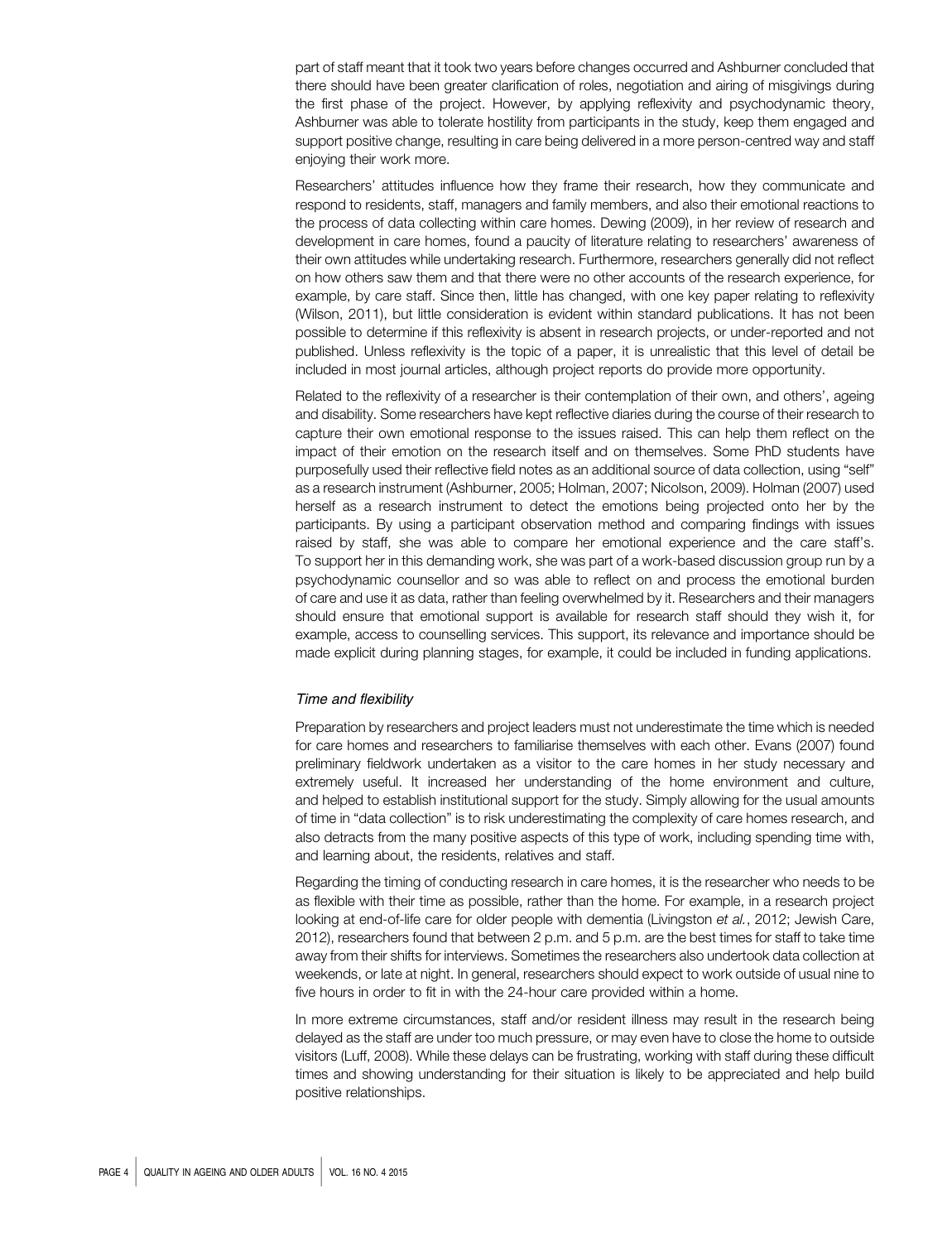#### Communicating at all levels

Once a researcher has gained access to a care home, communication with all those potentially participating or in any way affected by the research is a priority. The approach taken will be strongly influenced by the communication structure within the care home. For example, in the "SomnIA: Sleep in Ageing" ([www.somnia.surrey.ac.uk\)](www.somnia.surrey.ac.uk) project, a 12-week light-trial accompanied by intensive data collection, was undertaken in seven care homes (Skene, 2009). Initial introductions to the care staff, residents and families involved the use of posters and information packs/letters, as well as arranged meeting times. However, within each home, the level of communication that existed between management and staff, residents and families greatly impacted on staff preparedness for the researcher's initial visits. The process of communication in some homes was straightforward, with the manager highlighting the importance of the research and being enthusiastic about the involvement of staff. In other homes, there was very little communication between care staff and management and researchers spoke to members of staff individually. In homes with a high number of care staff, including bank and temporary agency staff, this was time-consuming and not always effective. In the Jewish Care (2012) project into end of life, the researchers found that even with management support, some staff were reticent to participate at the start but that; "Once people started having the 1:1 meetings, word of mouth was that it wasn't scary, arduous or frightening, so more people agreed to participate". Similarly, initial introductions with residents are usually most positive when facilitated by a known and trusted member of staff, particularly when entering a resident's bedroom to meet them for the first time. Time spent in a home prior to starting to recruit participants or any data collection helps establish good communication including with those who may not be participating, but will be seeing the researchers around the home.

#### "Gatekeepers" as resource and research partner

Access to care homes can be challenging and involves gaining ethical approval, sometimes from more than one committee. There have been developments in building a network between care homes and researchers to prepare and support those involved in research (Enabling Research in Care Homes (ENRICH), [www.enrich.nihr.ac.uk\)](www.enrich.nihr.ac.uk). Even once access to a home is established, there are likely to be a number of "gatekeepers" involved in gaining access to staff and residents. Residents, understandably, are the most protected group within a care home and researchers may need the permission and support of managers, care staff and family members in order to approach residents. However, while working with "gatekeepers" requires time and a great deal of communication, by reframing the role of "gatekeepers" as research partners, the research can be enhanced. Due to staff turnover, including managers, researchers undertaking research over a number of months may need to renegotiate access with changing "gatekeepers". For example, in the MCOP study some participants were recruited from a care home in which the manager changed three times over the course of one year. Researchers who had recruited residents, who were then followed up six months later, were occasionally refused access. This necessitated new agreements between new managers and the research team. This care home was experiencing severe difficulties, and for the managers involved, their day-to-day work took precedence over research.

Hall et al. (2009) described the process by which care home managers identified residents whom they deemed eligible for the study. This is not uncommon, with managers and care staff directing researchers as to whom they can and cannot approach. Similarly, Fleming et al. (2008) found that gatekeepers in different homes varied in their willingness to support negotiations between the research team and relatives, even when the project was part of a well-established longitudinal study (the Cambridge City over-1975s Cohort). There is therefore a risk of selection bias within a sample, with the most able and possibly most "positive" or "compliant" residents being suggested. However, to ignore such directions from the managers and care staff undermines their role in safeguarding vulnerable adults in their care and also their wealth of knowledge about residents. Ensuring that managers and care staff fully understand what the research involves and so who would be able to, or interested in, taking part is essential. Gatekeepers may also be involved in approaching potential participants. For example, the Nurse Manager/Matron approached residents, staff and families in Brown-Wilson's (2007) study, thus indicating to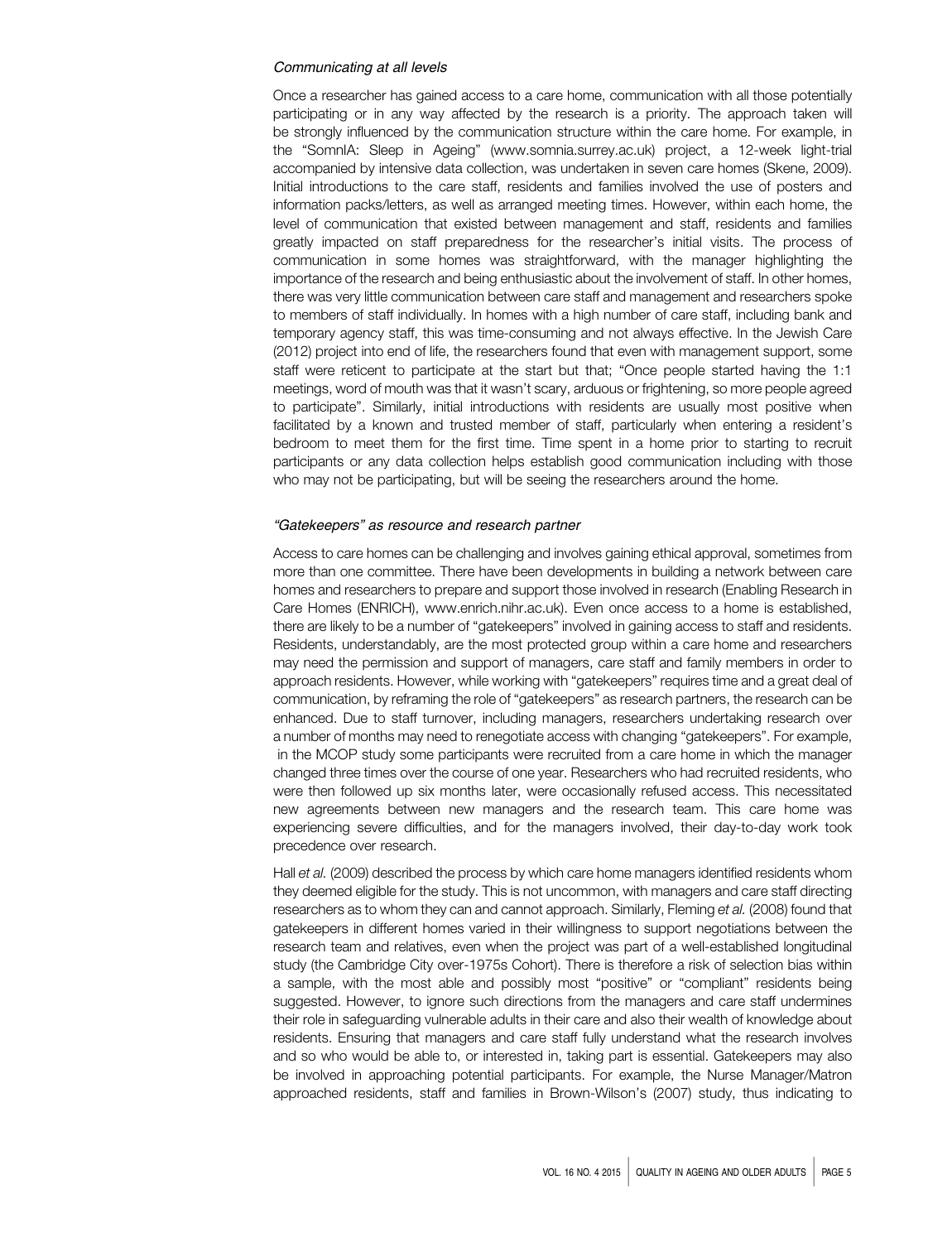potential participants that the researcher was trusted by the Nurse Manager. Staff may also provide helpful information as to how best to approach some residents, what time of day they are most alert, cues that suggest the resident is anxious or distressed, and preferred conversation topics.

Gatekeepers can also provide an extra ethical layer as they encourage the researchers to view the study from a different standpoint. For example, researchers may begin to think whether they would be happy for their own relatives to participate in such a study and what would make them feel more comfortable with doing so, again relating to reflexivity. Recruiting residents with dementia can be particularly challenging (Dewing, 2009), because professionals, family and care staff can have different, and often strong, feelings about the participation of residents with dementia and this should be expected. Effective leadership within a care home, from a manager who is enthusiastic about the research, is therefore particularly valuable in terms of access for these vulnerable groups. Researchers should emphasise to gatekeepers that while the research is important and relevant, the immediate welfare of the resident will be the priority throughout the project.

#### Retention issues

Once participants have been recruited, retention can also be challenging in care homes, depending on the research. For example, Fleming et al. (2008) undertook a longitudinal study looking at falls in people aged over 90, including those who had moved into a care home. This involved recruiting residents that had previously taken part in a longitudinal survey, interviewing them and then following up across 12 months. It was not possible to interview some residents as they could not be located, access was denied by a relative or GP, the resident was too ill or the resident did not wish to participate. In some cases, proxy informants were used to gain data if the resident wished to participate, but was unable to provide accurate information. In some cases gaining "proxy" information was quite straightforward, with care homes aiding the requests for information directly or by supporting contact with relatives. However, in one instance the only "proxy" was a new care assistant, and in others the care home staff did not pass on information to family members. By using both direct interviews and "proxy" information, a good sample was retained; however, there was also some unavoidable data loss despite these considerable efforts.

Other reasons for data loss, which should be anticipated, are resident death, resident illness, residents moving, staff illness and staff turnover. Less common, but needing to be anticipated, are management or care home ownership changes such as occurred in the MCOP study. In preparing for care homes research, these occurrences cannot be prevented or avoided. However, building in time and flexibility, as well as being realistic about sample sizes, is useful.

#### Good practice for residents, staff and family

Rigid data collection designs based on the researchers' needs, and not accounting for the culture and routines within each individual care home, are likely to increase stress within the home. More flexible approaches are important. For example, Brown-Wilson (2007) arranged data collection incrementally, allowing for an "emergent design" based on the requirements within each care home and in consultation with care staff. Some projects may require taking staff "off the floor", spending time with the researcher that they may otherwise have spent working and this should be negotiated with and supported by the manager, senior staff and care workers. For family members, flexibility in terms of location may be required. For example, Brown-Wilson gave families a choice as to where they wished to be interviewed. Given that family members may also be aware of the resident and staff routines and busy periods, and so may choose to visit during "quieter times", researchers should be aware that they may interrupt family members whether or not they are participating.

The issue of consent is particularly important in care home research. Residents especially may lack the capacity to consent to taking part in a research study. In such situations, researchers must work according to The Mental Capacity Act (2005) under which capacity should be assumed, unless established otherwise. Demonstrable steps must be taken to ensure the respondent can fully comprehend or retain information about the study. If it is assessed that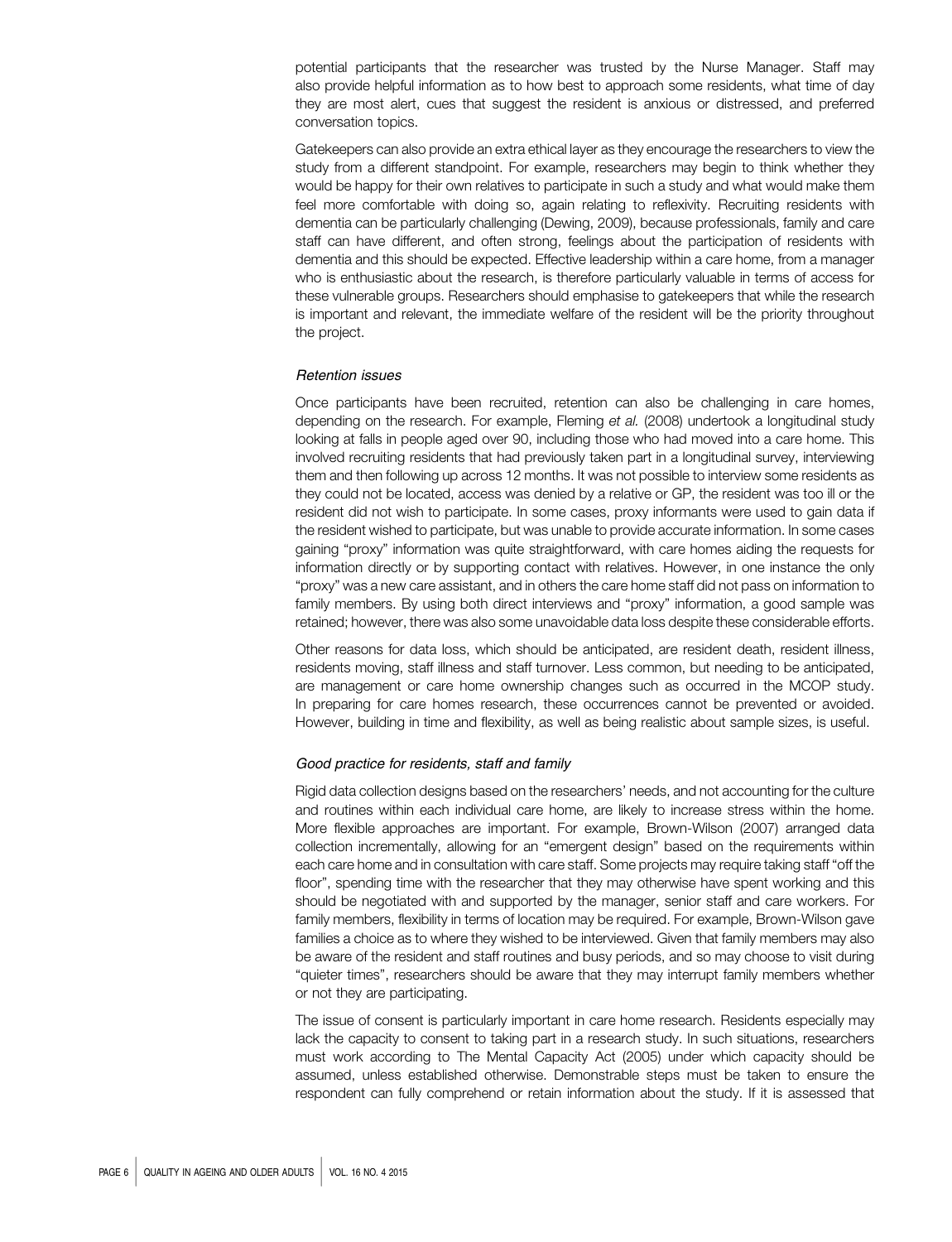the person does not have the capacity to consent to the research, a Consultee (usually a relative) must be identified and if they cannot be identified, researchers must nominate someone else who can act in this capacity – a "nominated Consultee". Consultees should be asked to consider whether or not the person who lacks capacity would want to take part in the study if they were able to consent to do so. Safeguards should be put in place to monitor the participant's on-going consent and a resident should be withdrawn if they actively express discomfort or distress, or appears to not consent to research processes, regardless of any Consultee's advice. For a good, brief guide to the Mental Capacity Act and research, please see Social Care Institute for Excellence's Fact Sheet for Social Scientists.

#### Withdrawing from the field

During one work package of the SomnIA project examining residents' sleep (Luff et al., 2011; Eyers et al., 2012), research staff visited residents in ten care homes every day for 14 days in order to complete a sleep and activities diary. Although completing the diary only took ten minutes, significantly more time was taken with residents if they wished to chat, and researchers built some strong relationships with participants. This made the research experience more positive for both the researcher and the resident. However, it also made withdrawing from the care home occasionally difficult. Each resident was given a thank-you card at the end of data collection. Similarly, in another, more intensive research work package, where it was possible, a small party was held, both at the half-way point and at the end of data collection in order to thank residents. In this way the individual contribution of each resident was acknowledged, and the researchers were able to show their appreciation for the time and effort residents had put into the project.

In a large-scale project such as SomnIA it was possible to organise a free workshop for care home staff and managers, so that participating homes could be informed about the findings from the research, as well as having the opportunity to provide feedback and meet staff from other participating homes to discuss policy and practice implications. For smaller projects, holding such an event may not be realistic. However, researchers should provide participating homes with some kind of feedback that is relevant and useful to that home. For example, Luff (2008, 2010) wrote an individual report for each home involved in the study, feeding back some of the general themes relating to the emotion work of staff. One care chain asked to be acknowledged in conference papers and journal articles. In these ways, the care home staff and managers received continued thanks for their participation and felt included in the project, thus withdrawing from the field was not the end of the relationship.

#### Concluding remarks

A strong message from this expert review is that it is not possible to prepare for every eventuality in care homes, although some can be anticipated. The cognitive and physical frailty of residents, heavy workloads of staff, staff turnover, different managerial styles and varying opinions regarding research, all make care home research unpredictable. Flexibility is therefore necessary in care homes research, as is time. To be able to adapt and alter research methods or even questions is vital, as is giving researchers the time to work with participants, build relationships and make changes. The original review was aimed at social care researchers and although it did include some more medical projects, there is a gap in the literature regarding how those conducting trials or interventions, which would typically use a far more rigid methodology, manage to balance data quality with the inherent needs of those living and working in care homes.

The well-being of everyone concerned, including the research staff, should be central to research designs. Research in care homes is emotionally as well as ethically demanding. Researchers should be supported in order for them to undertake research sensitively, to a high standard and without risk of burnout or emotional fatigue. Support and supervision which is not just academic, but more pastoral in nature are highly desirable for some studies, and could be built into a project from the start. This review identified reflexivity as a key aspect of care homes research, highlighting some different examples where this was in place. More research in this area is needed as it is not clear to what extent this is undertaken. Currently, the term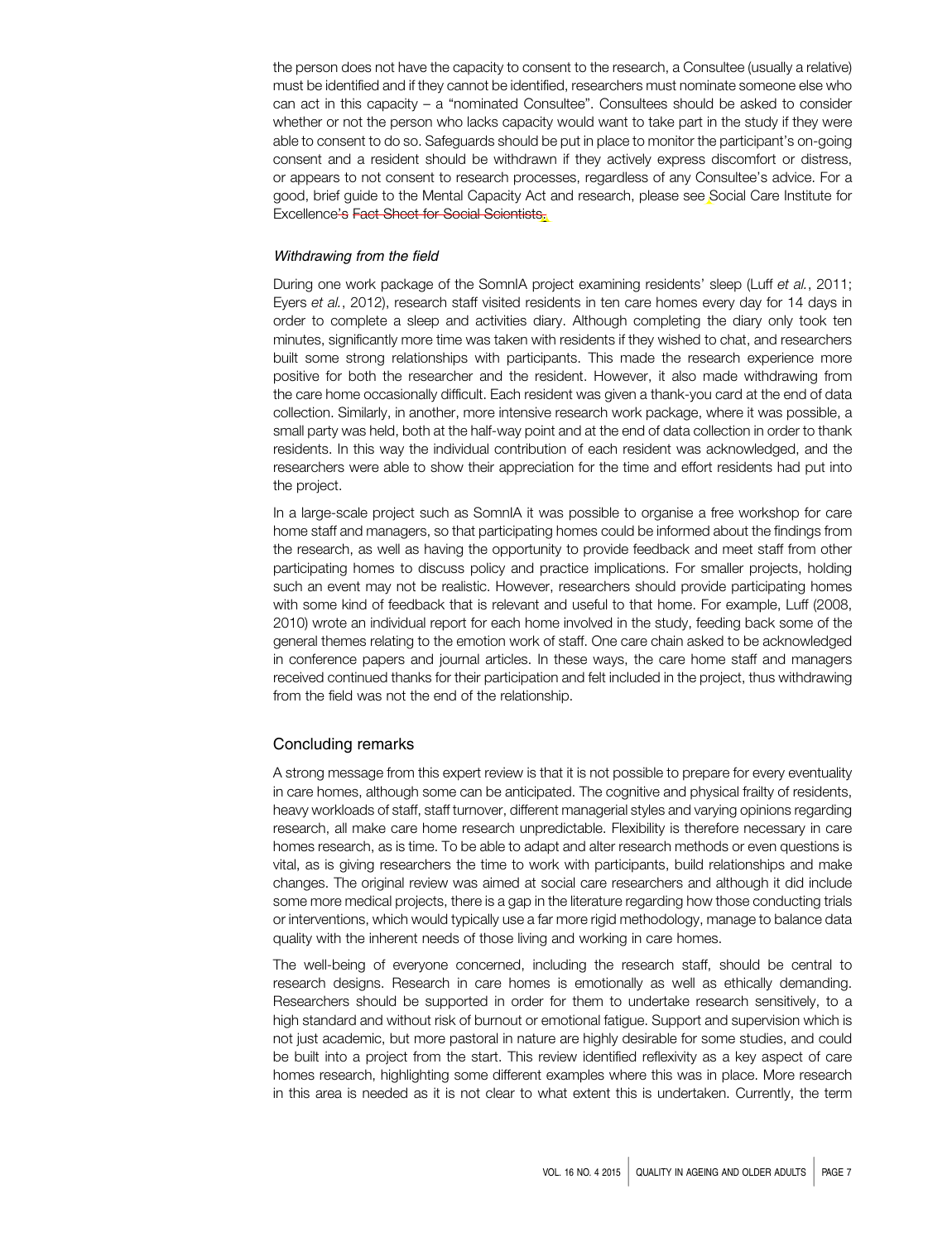"reflexivity" can appear rather vague, and may have different professional or discipline-specific definitions. A simple framework to guide researchers in being reflexive would be of value as a cross-discipline tool.

This review is unable to cover in detail all aspects of care homes research, or fully capture the many varied experiences of researchers. However, it encourages planning and careful consideration of methods in this essential area of gerontological research. There have been advances in supporting care homes research, particularly the ENRICH website which includes helpful case studies of research undertaken in care homes demonstrating approaches researchers used. Looking to the future, it is hoped and anticipated that the methodological landscape of care homes research will continue to grow and develop. It is vital that expertise and developments are shared for the benefit of all. Currently there is not a widely used mechanism by which this occurs and it is unrealistic to expect that journal articles can contain this level of detail. There are some examples of good practice in project report writing (see, e.g. Jewish Care (2012) report, Chapter 5), and methodological discussions are a requirement of some funding bodies. The level of detail and frankness varies greatly though and, researchers may be more forthcoming with discussing challenges and problems they encountered in their research if it is not directly attributed to them. There is a potential need than for a safe space in which researchers can share ethical and methodological concers, but-with of the usual dissemination channels. Given the range of stakeholders involved in care homes and the range of professions involved in the care of vulnerable older adults, research should reflect this variety as should the sharing of methodological developments and best practice. By learning from the experiences of other researchers, across disciplines, the experience of care homes research can be improved for both the researchers and participants, enabling research that is not only of a high quality, but that continues to build on and develop relationships between the research community and care providers.

#### **References**

Allan, S. and Forder, J. (2012), "Care markets in England: lessons from research", Personal Social Services Research Unit, University of Kent, Canterbury.

Ashburner, C. (2005), "Person-centred care: change through action research", PhD, City University London, London.

Brown-Wilson, C. (2007), "Exploring relationships in care homes", PhD, University of Sheffield, Sheffield.

Carr, S. (2014), Pay, Conditions, and Care Quality in Residential, Nursing, and Domiciliary Services, Joseph Rowentree Foundation, London.

Davies, S., Froggatt, K. and Meyer, J. (2009), "Reflections on the way forward", in Froggatt, K. (Ed.), Q1 Understanding Care Homes: A Research and Development Perspective, Jessica Kingsley Publishers, London.

lies, S., Goodman, C., Manthorpe, J., Smith, A., Carrick, N. and Iliffe, S. (2014), "Enabling research in care hes: an evaluation of a national network of research ready care homes", BMC Medical Research Q2 Methodology, Vol. 14.

Dewing, J. (2009), "Making it work: a model for research and development in care homes", in Froggatt, K., <sup>03</sup> Davies, S. and Meyer, J. (Eds), Understanding Care Homes: A Research and Development Perspective, Jessica Kingsley Publishers, London.

Evans, C. (2007), "The analysis of experiences and representations of older people's health in care homes to develop primary care nursing practice", PhD, King's College London, London.

Eyers, I., Young, E., Luff, R. and Arber, S. (2012), "Striking the balance: night care versus the facilitation of Q4 good sleep", British Journal of Nursing, Vol. 21, pp. 303-7.

Fleming, J., Matthews, F. and Brayne, C. (2008), "Falls in advanced old age: recalled falls and prospective follow-up of over 90-year olds in the Cambridge Coty over-75s (CC75C) study collaboration", BMC Geriatrics, Vol. 8.

Froggart, K., Davies, S. and Meyer, J. (2009), "Research and development in care homes: setting the scene", Q5 in Froggatt, K., Davies, S. and Meyer, J. (Eds), Understanding Care Homes: A Research and Development Perspective, Jessica Kinsley Publishers, London.